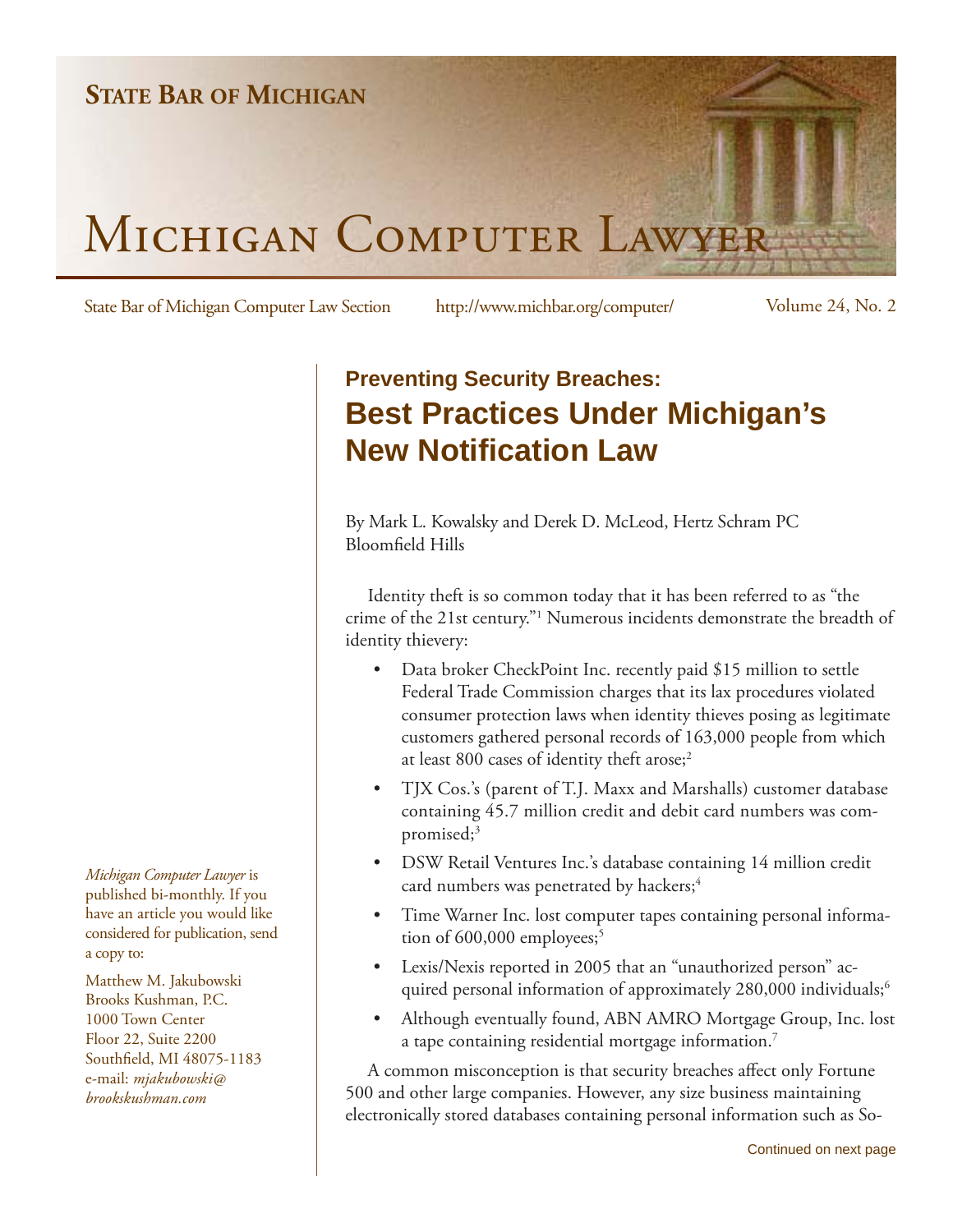#### **STATE BAR OF MICHIGAN Computer Law Section**

Chairperson—Stephen L. Tupper Chairperson-elect—Kimberly A. Paulson Secretary— Christopher J. Falkowski Treasurer—Jeremy D. Bisdorf

Council Members Dante Benedettini Charles Bieneman Jeremy D. Bisdorf Donald M. Crawford Melanie C. Dunn Christopher J. Falkowski Matthew M. Jakubowski Mark Malven Kimberly A. Paulson Vincent I. Polley Paul J. Raine Frederick E. Schuchman III Jerome M. Schwartz David R. Syrowik Anthony A. Targan John L. Tatum Stephen L. Tupper Mary Ann Wehr

#### **IMMEDIATE PAST CHAIR**

Paul J. Raine

#### **Ex-Officio**

Claudia V. Babiarz Thomas Costello, Jr. Kathy H. Damian Sandra Jo Franklin Robert A. Feldman Mitchell A. Goodkin William H. Horton Lawrence R. Jordan Charles P. Kaltenbach Michael S. Khoury J. Michael Kinney Thomas L. Lockhart Janet L. Neary Jeffrey G. Raphelson Frederick E. Schuchman III Steven L. Schwartz Carol R. Shepard Anthony A. Targan

**Commissioner Liaison**

Jeffrey E. Kirkey

#### **STATEMENT OF EDITORIAL POLICY**

The aim and purpose of the Computer Law Section of the State Bar of Michigan is to provide information relative to the field of computer law and other information that the section believes to be of professional interest to the section members.

 Unless otherwise stated, the views and opinions expressed in the *Michigan Computer Lawyer* are not necessarily those of the Computer Law Section or the State Bar of Michigan.

cial Security numbers, credit card numbers, driver's license numbers, maiden names, and the like, are susceptible to security breaches. Indeed, a security breach at a gas station/convenience store chain based in Muskegon, Michigan, resulted in reissuance of debit cards after "thousands of credit and debit cards" were cancelled due to "fraud concerns …."8

In response to the increase in identity theft, the federal government and several states, including Michigan, have enacted laws to stem the incidents of such theft. One such aspect of these laws imposes notification procedures when a breach of security occurs. As a consequence, these laws should not be ignored, as security breaches can result in significant expenses, including the cost to notify all affected individuals of the breach, civil liability, civil fines up to \$750,000 and criminal penalties. This article seeks to analyze the breadth and scope of Michigan's new security breach notification law, MCL 445.72, which goes into effect on July 2, 2007.<sup>9</sup> Further, this article recommends several "best practices" to prevent and respond to such breaches of security.

#### **Laws Requiring Notification of Security Breaches**

Congress, through the passage of Title V of the Gramm-Leach-Bliley Act  $("GLB")$ ,<sup>10</sup> now requires financial institutions<sup>11</sup> to disclose to consumers policies and practices concerning: (1) the disclosure of personal information to affiliates and non-affiliates; (2) the disclosure of personal information of persons who are no longer customers of the financial institution; and (3) the protection of consumers' personal information.<sup>12</sup> A federal breach of security notification requirement is not included in the GLB and, as a recent piece in *The Wall Street Journal* observed, "efforts to pass a federal notification law have stalled over disagreements between consumer and industry groups."<sup>13</sup>

State lawmakers, however, have acted to fill this void. The National Conference of State Legislatures reports that at least thirty-five (35) states have enacted legislation requiring private entities and/or governmental agencies to disclose security breaches concerning personal information.<sup>14</sup> Michigan recently became one such state.<sup>15</sup>

#### **Michigan's New Security Breach Notification Law**

In 2005, Michigan's Identity Theft Protection Act (or "Act") took effect.<sup>16</sup> In 2006, the Michigan Legislature amended the Identity Theft Protection Act as it relates to, among other things, the notification required when a security breach occurs.17 On one hand, the new law is simple: It provides that when a person or agency discovers a security breach of "personal information," *it*  must provide a notice of the security breach to each affected Michigan resi*dent*.<sup>18</sup> On the other hand, the broad definitions and nuanced requirements underlying this new notification requirement are critical and warrant close examination.

#### **What Personal Information Is Contemplated and Protected by the Act?**

"Personal information" under Michigan's new notification law encompass first names or first initials and last names, Social Security numbers, driver's license (or state personal identification card) numbers, demand deposit or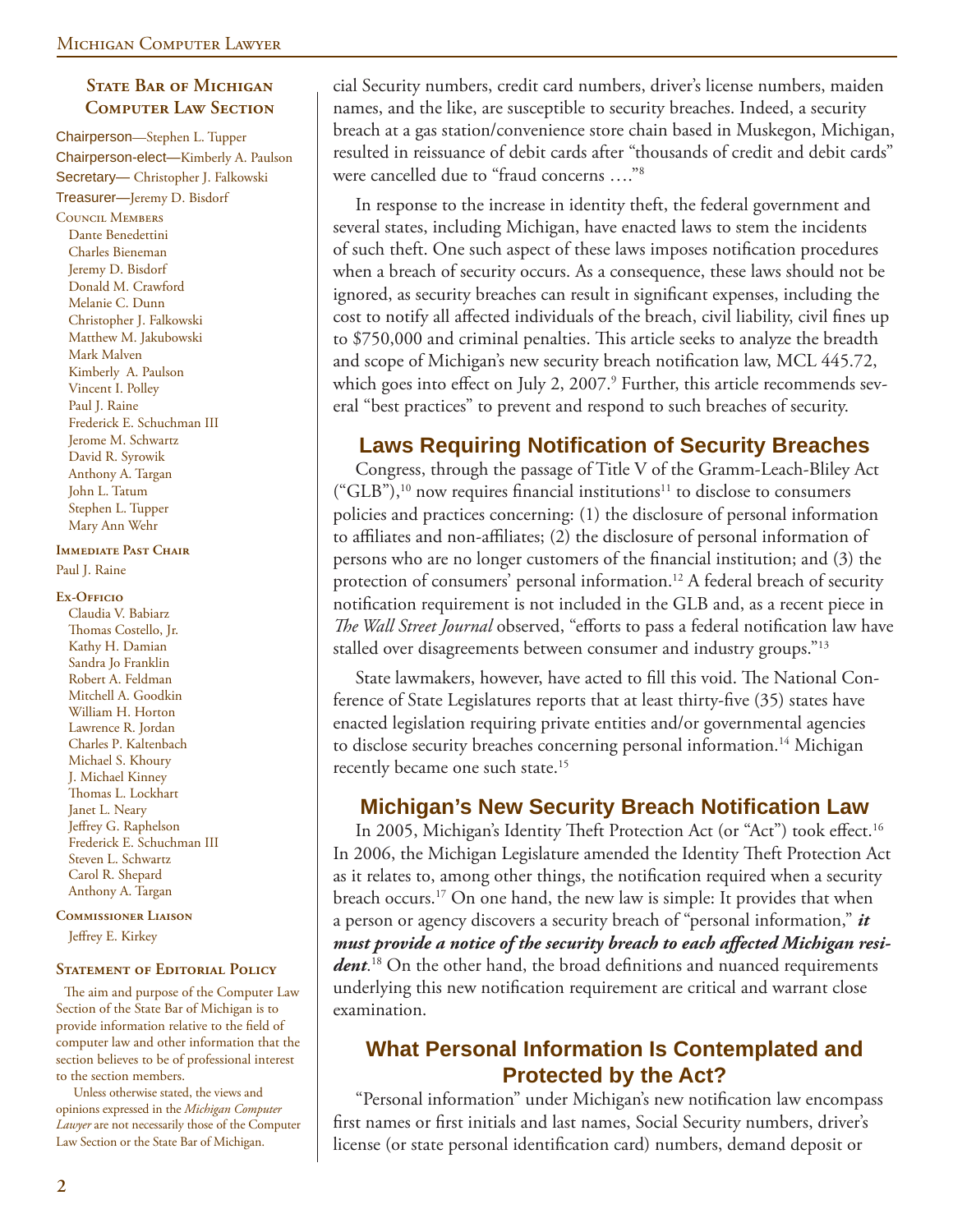other financial account numbers, credit card numbers,<sup>19</sup> and debit card numbers, in addition to any security codes, access codes, or passwords that would permit access to financial accounts.<sup>20</sup> A security breach is deemed to have occurred if the personal information was accessed or acquired in either unencrypted or encrypted form by an unauthorized person.<sup>21</sup>

#### **When Does a Security Breach Occur?**

The phrases "breach of the security of a database" and "security breach" are expansively defined to mean "the unauthorized access and acquisition of data that compromises the security or confidentiality of personal information maintained by a person or agency as part of a database of personal information regarding multiple individuals."22 The notice requirement for a secuity breach is triggered if the personal information was accessed or acquired, in either unencrypted or encrypted form, by an unauthorized person.<sup>23</sup>

#### **Preemption of Existing Michigan Laws**

The new law expressly states that because the subject matter of identity theft and, correspondingly, notification of security breaches, is a matter of statewide concern, "any charter, ordinance, resolution, regulation, rule, or other action by a municipal corporation or other political subdivision of" Michigan "to regulate, directly or indirectly, any matter expressly set forth in [MCL 445.72] is preempted."24

#### **Exception to Notification Obligations**

The notification requirements prescribed in MCL  $445.72(1)$  and  $(2)$  contain a significant exception: The new Michigan law provides that notice of a security breach is not required if that "person or agency determines that the security breach has not or is not likely to cause substantial loss or injury, or result in identity theft."<sup>25</sup> This exception may be illusory as the statute expressly provides that "[i]n determining whether a security breach is not likely to cause substantial loss or injury to, or result in identity theft with respect to[ ] 1 or more residents of this state … [ ] a person or agency shall act with the care an ordinary prudent person or agency in like position would exercise under similar circumstances."<sup>26</sup> It is foreseeable that litigation will arise under this section of Michigan's new notification for security breaches law.

#### **Who Must Make the Notification?**

The person or agency that owns or licenses the data must make the required notification. As stated, the Identity Theft Protection Act defines a "person" as "an individual partnership, corporation, limited liability company, association, or other legal entity."<sup>27</sup> Likewise, an "agency" is defined as "a department, board, commission, office, agency, authority, or other unit of state government," in addition to institutions of higher education of Michigan.<sup>28</sup> For purposes of the Act, however, an "agency" does not include "circuit, probate, district, or municipal court[s]."<sup>29</sup> The Act also requires persons or agencies that simply maintain, but do not own or license the databases, to provide notice to the owner or licensor of such information upon the discovery of a security breach.<sup>30</sup>

#### **When Must the Notification Be Made?**

Notification of a security breach under this new law must be made "without unreasonable delay."<sup>31</sup> A person or agency may delay giving notice without violating MCL 445.72 where "[a] delay is necessary in order for the person or agency to take any measures necessary to determine the scope of the security breach and restore the reasonable integrity of the database."32 However, in the event a delay is necessary, the person or agency is required to provide notice "without reasonable delay after the person or agency completes the measures necessary to determine the scope of the security breach and restore the reasonable integrity of the database."<sup>33</sup>

Likewise, the "without unreasonable delay" requirement of Michigan's new notification law may be temporarily suspended where "[a] law enforcement agency determines and advises the agency or person that providing a notice will impede a criminal or civil investigation or jeopardize homeland or national security."<sup>34</sup> In this event, the agency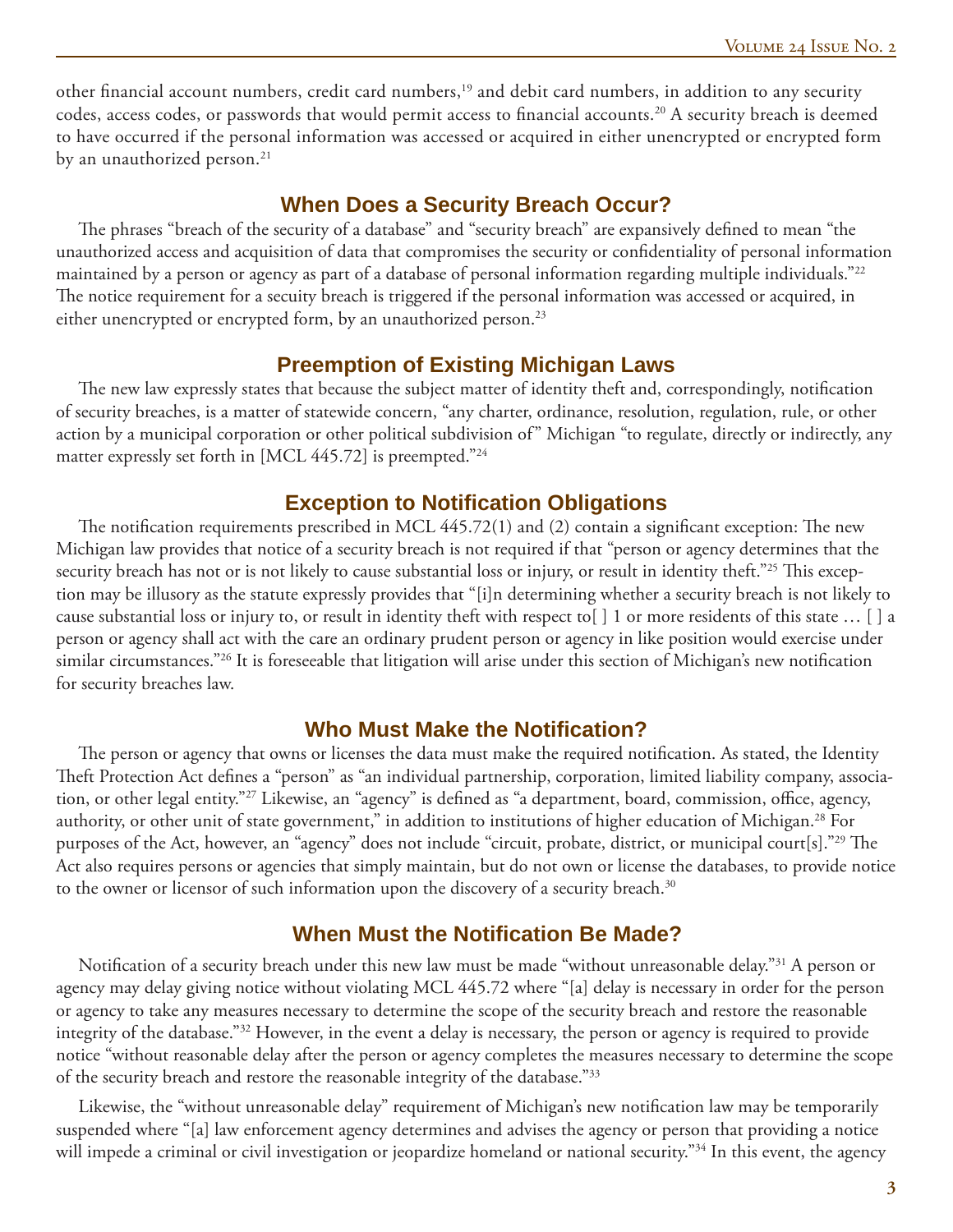or person must provide notice of the security breach consistent with the new law "after the law enforcement agency determines that providing the notice will no longer impede the investigation or jeopardize homeland or national security."35

## **How Must the Notifi cation Be Made?**

The new law prescribes several different avenues to provide notification of the security breach:<sup>36</sup> (a) written notice sent to the recipient at his or her address contained in the records of the agency or person; or (b) electronic written notice subject to the following:

- (i) The recipient has expressly consented to receive electronic notice.
- (ii) The person or agency has an existing business relationship with the recipient that includes periodic electronic mail communications, and based on those communications, the person or agency reasonably believes that it has the recipient's current electronic mail address.
- (iii) The person or agency conducts its business primarily through internet account transactions or on the internet.37

Written notice of a security breach made under MCL 445.72(5)(a) and (b) must be written in a "clear and conspicuous manner…."38 Notice by telephone may be given by an agent of a person or agency if all of the following are met and such notification is not prohibited by state or federal law:

- (i) The notice is not given in whole or in part by use of a recorded message.
- (ii) The recipient has expressly consented to receive notice by telephone, or if the recipient has not expressly consented to receive notice by telephone, the person or agency also provides notice under [MCL 445.72(5)](a) or (b) if the notice by telephone does not result in a live conversation between the individual representing the person or agency and the recipient within three business days after the initial attempt to provide telephonic notice.<sup>39</sup>

A person or agency providing telephonic notice of security breaches must "clearly communicate the content required under" MCL  $445.72(6)(c)$ -(g), discussed below, "to the recipient of the telephone call."<sup>40</sup>

Where a person or agency demonstrates that the cost of providing written or telephonic notice will exceed \$250,000.00, or that the person or agency will have to provide notice to more than 500,000 Michigan residents, Michigan's new notification law provides for substitute notice.<sup>41</sup> Substitute notice is obtained by completion of *each* of the following:

- (i) If the person or agency has electronic mail addresses for any of the residents of this state who are entitled to receive the notice, providing electronic notice to those residents.
- (ii) If the person or agency maintains a website, conspicuously posting the notice on that website.
- (iii) Notifying major statewide media. A notification under this subparagraph shall include a telephone number or a website address that a person may use to obtain additional assistance and information.<sup>42</sup>

Further, the new notification law permits some leeway by expressly providing that a person or agency may provide notice pursuant to agreement, provided however, that the "notice provided pursuant to the agreement does not conflict with any provision of" the Act.<sup>43</sup>

Pursuant to MCL 445.72(6)(a)-(g), *all* notices provided under Michigan's new security breach notification law must: (1) describe the security breach in general terms; (2) describe the type of personal information that is the subject of the security breach; (3) generally describe what the person or agency providing the notice has done to protect data from further security breaches (if applicable); (4) include a telephone number where a recipient of the notice may obtain assistance or additional information; and (5) remind recipients of the notice "to remain vigilant for incidents of fraud and identity theft."<sup>44</sup>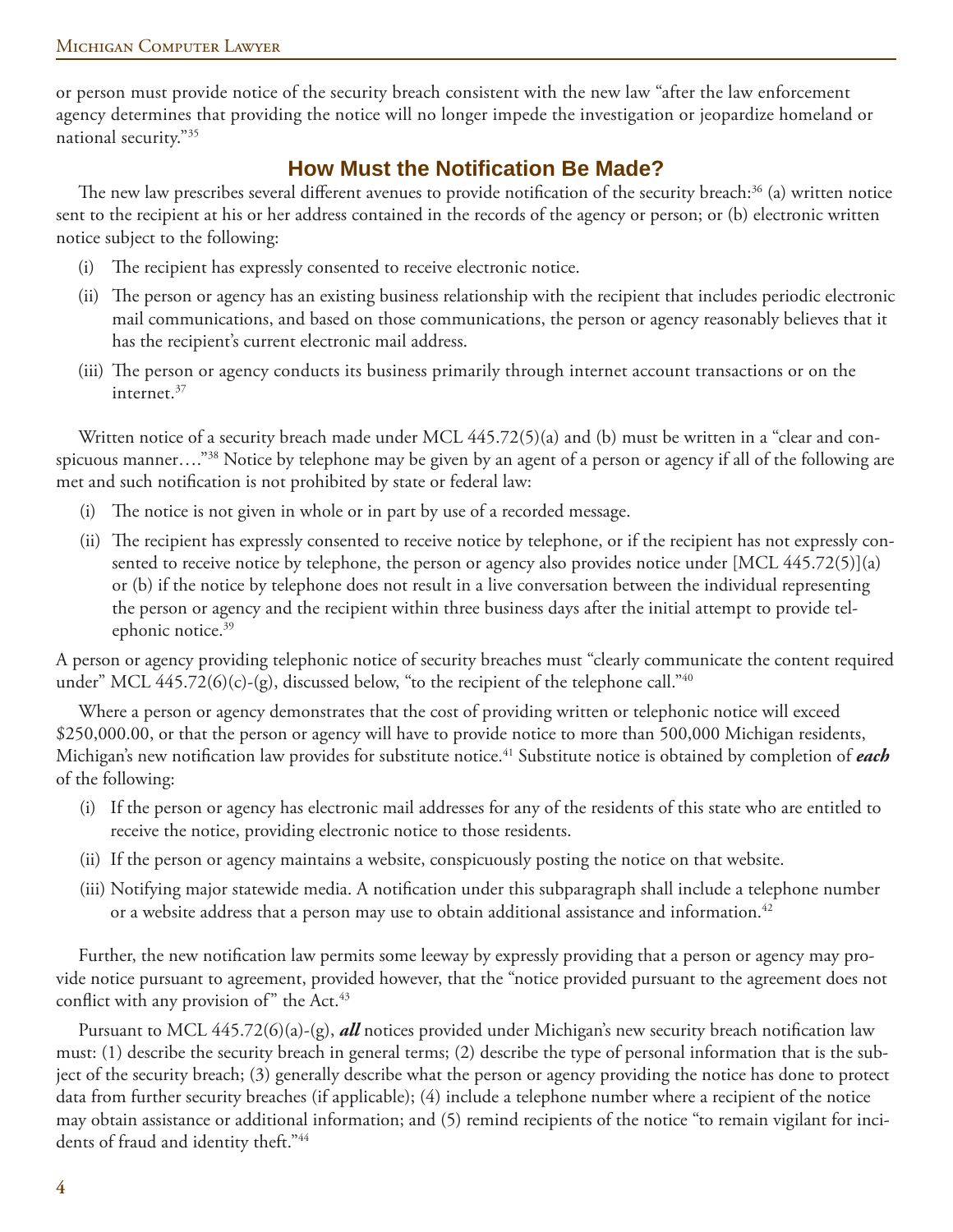#### **Additional Notifi cation Requirements**

After a person or agency provides notification of a security breach under the new Michigan law, the person or agency must also notify each consumer reporting agency that complies with and maintains files on consumers on a nationwide basis—as defined in 15 USC 1681a(p)—of the security breach without unreasonable delay.<sup>45</sup> Notification under this provision includes the number of notices that the person or agency provided to Michigan residents and the timing of those notices.<sup>46</sup> However, notification under this subsection does not apply where: (a) the person or agency is required by the new law to provide notice of a security breach to 1,000 or fewer Michigan residents; or (b) the person or agency is subject to Title V of the GBL. $47$ 

#### **Notifi cation Carve-Outs: Financial Institutions, Persons or Agencies Subject to HIPAA, and Public Information**

Michigan's new security breach notification law carves out a special exception to the notice requirement for certain entities. For example, financial institutions or a person or agency that is subject to and complies with the Health Insurance Portability and Accountability Act of 1996 (HIPAA)<sup>48</sup> may under certain circumstances be "considered to be in compliance" with the Act.<sup>49</sup> Michigan's new notification law also does not apply where the access or acquisition of personal information by a person or agency of federal, state, or local government records or documents are lawfully available to the general public.<sup>50</sup>

#### **Penalties for Violating Michigan's New Notifi cation Law**

A person—*but not an agency*—that knowingly fails to provide notice of a security breach as required by this new law "may be ordered to pay a civil fine of not more than \$250 for each failure to provide notice."<sup>51</sup> The aggregate liability of a person for civil fines imposed by MCL 445.72(13) for multiple violations of that section arising from the same security breach, however, cannot exceed \$750,000.<sup>52</sup> While this new law does not affect the availability of a private right of action for failures to provide notice of a security breach,<sup>53</sup> the attorney general or prosecuting attorneys are authorized to bring actions to recover civil fines under the Act.<sup>54</sup>

Further, Michigan's new notification law punishes not only a person who knowingly fails to provide notice of a security breach, but also a person who provides notice as prescribed by the Act when no security breach has occurred, if such notice is provided "with the intent to defraud[.]"<sup>55</sup> In this scenario, the person is guilty of a misdemeanor, an offense punishable by imprisonment for not more than thirty (30) days or a fine not to exceed \$250.00 for each violation—or both.<sup>56</sup>

#### **Amendments to the Identity Theft Protection Act Not Relating to Notification: Destroying Personal Information After Removal From Database**

The amendments to Michigan's Identity Theft Protection Act affect not only security breach notification, but also concern the destruction of data containing personal information as well as prohibitions against misrepresentations by advertisements and solicitations. Thus, in addition to providing notification of security breaches, MCL 445.72a(1) prescribes that persons and agencies maintaining databases that include personal information must destroy any data that contains personal information concerning individuals "when that data is removed from the database and the person or agency is not retaining the data elsewhere for another purpose not prohibited by state or federal law." As used in MCL 445.72a, "'destroy' means to destroy or arrange for the destruction of data by shredding, erasing, or otherwise modifying the data so that they cannot be read, deciphered, or reconstructed through generally available means."57 A person—but not agency—who knowingly violates MCL 445.72a is guilty of a misdemeanor, which is punishable by a fine not to exceed more \$250.00 for each violation. Civil remedies are not, however, affected for such violations.<sup>58</sup>

MCL 445.72a(1), however, does not prohibit a person or agency from retaining data containing personal information for purposes of an investigation, an audit, or an internal review. Further, a person or agency is considered to be in compliance with MCL 445.72a if the person or agency is subject to and in compliance with federal law concerning the disposal of records containing personal identifying information.<sup>59</sup>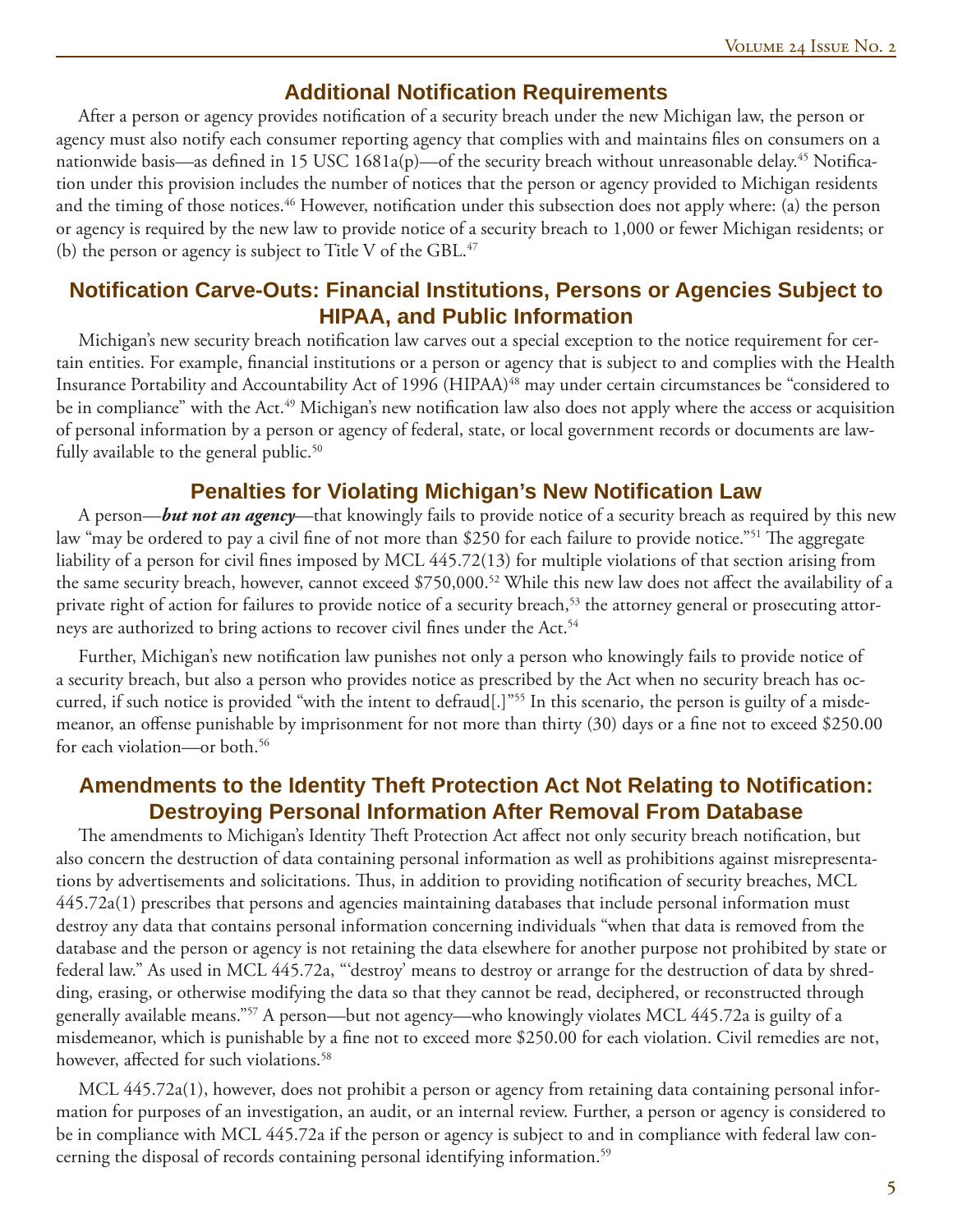#### Michigan Computer Lawyer

Finally, MCL 445.72b prohibits a person, but not an agency, from distributing an advertisement or "any other solicitation that misrepresents to a recipient that a security breach has occurred that may affect the recipient."<sup>60</sup> Further, a person may not distribute an advertisement or make any other solicitation that is substantially similar to a notice required under MCL 445.72(5) or one required by federal law if that notice is prescribed by state or federal law, or rule or regulation.<sup>61</sup> A person who knowingly or intentionally violates MCL 445.72b is guilty of a misdemeanor punishable by imprisonment of not more than thirty  $(30)$  days or a fine not to exceed \$1,000.00 for each violation, or both.<sup>62</sup> Nevertheless, the penalties prescribed by MCL  $445.72b(3)$  do not affect the availability of any civil remedy for violations of state or federal law.63

#### **General Tips to Businesses**

It is apparent that the implementation of an effective information security program not only makes for a good business practice, but is now also implied by this new law. The California Office of Privacy Protection has enumerated a myriad of "Recommended Practices." While these "Recommended Practices" are not exhaustive, they are relatable in avoiding penalties under Michigan's new notification law.

Therefore, a firm should consider the following safeguards in order to prevent the pilfering of personal information:

- Collect the minimum amount of personal information necessary to accomplish the person's or agency's purpose; •
- Retain personal information only for the minimum time necessary; •
- Inventory data to identify personal information; •
- Classify personal information in data systems according to sensitivity; •
- Use appropriate safeguards to protect personal information; •
- Pay special attention to high-risk systems containing personal information (i.e., laptop computers); •
- Apprise employees of privacy safeguard policies and procedures and train employees; •
- Apprise service providers and business partners handling personal information of policies and procedures and require compliance; •
- Institute and utilize technological safeguards to ensure swift detection and response to security breaches; •
- Use data encryption in conjunction with host protection and access control; •
- Securely dispose of records and equipment containing personal information; and •
- Review and revise security plans regularly or whenever there is a material change in business practices that may affect the security of personal information.<sup>64</sup> •

#### **Preparing for Compliance With Michigan's New Notifi cation Law**

Taking a queue from the California Office of Privacy Protection, there are many ways to effectively prepare for the implementation of the Act:

- Prescribe written procedures for internal notification of security breaches that may involve unauthorized access to personal information; •
- Designate one individual to be responsible for coordinating internal notification procedures; •
- Train employees, including temporary and contract employees, in their responsibilities; •
- Define relevant terms in the notification plan and designate responsible individuals; •
- Plan for and utilize measures to contain, control, and correct any security breach; •
- Require the data custodian (or others) who detect security breaches to immediately notify the person or agency who owns or licenses the data subject to the security breach; •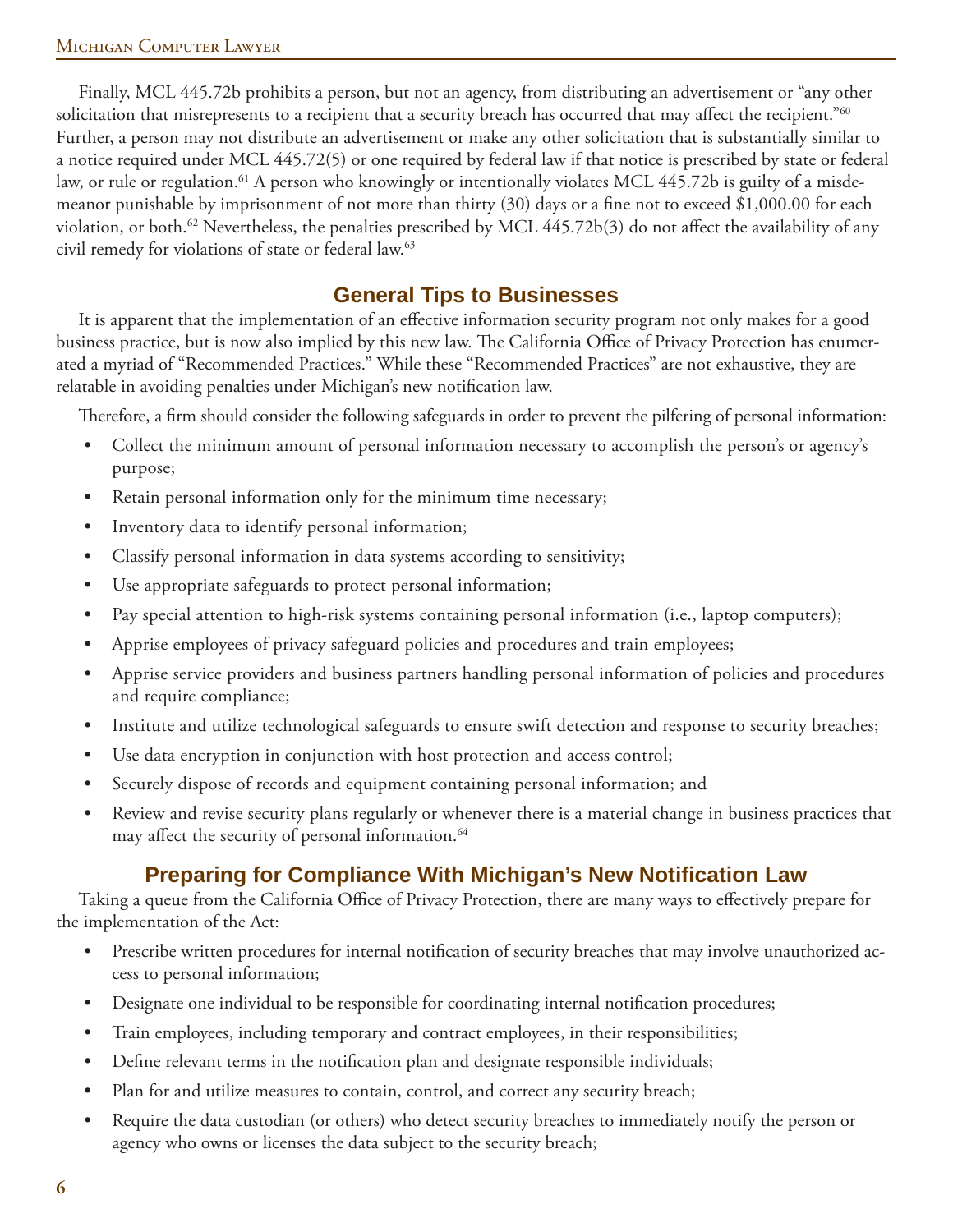- Identify and inform appropriate law enforcement that the security breach may involve unlawful conduct; •
- Consider any recommendations of law enforcement and include such recommendations in the security breach response plan; •
- Obtain consent for e-mail notification pursuant to MCL  $445.72(5)(b)(i)-(iii);^{65}$ •
- Prescribe written procedures for notifying Michigan residents whose unencrypted personal information has been or is more likely than not caused substantial loss or injury; •
- Document response actions taken on a security breach; and •
- Review the security breach response plan regularly or whenever there is a material change in business practices affecting personal information.<sup>66</sup> •

#### **Possible Insurance Coverage**

The insurance industry regularly offers new and expanded types of coverage in response to changing regulatory and legal obligations.<sup>67</sup> It is advisable to consult with your insurance agent to consider a policy that will cover the notification and other costs associated with a security breach.

#### **Conclusion**

Michigan's new notification law presents issues entities need to consider. The law is both broad and complex, and the consequences for non-compliance are significant. Therefore, entities should institute the best practices outlined above to prepare and be best positioned if a breach occurs.

### **About the Authors**



*Mark L. Kowalsky* is a partner of Hertz Schram PC, in Bloomfield Hills, specializing in civil *litigation with concentrations in commercial disputes and securities law. He is routinely involved in handling disputes that involve contracts, non-competition agreements, trade secrets, employment, shareholders, partnerships, dissolutions, collections, and leasing for public and private businesses and individuals. He has extensive experience in federal and state courts, arbitration, mediation, and in*  securities law regulatory matters. He is certified and sits as an arbitrator for the National Associa*tion of Securities Dealers, New York Stock Exchange, American Arbitration Association, National Arbitration Forum, and is also a mediator for the Oakland County Circuit Court and District* 

*Courts. He has presented at a continuing education program on Advanced Litigation Skills, is a past lecturer on securities*  compliance and regulatory issues for a national securities firm, and has co-authored several publications. He is a former *chair of Oakland County Bar Association Federal Courts Committee and is currently chair of the Greater West Bloomfi eld Cable Advisory Board, where he led the negotiations to refranchise the cable system. Mr. Kowalsky is a member of the State Bar of Michigan and is admitted to practice in the Eastern and Western Districts of Michigan and the U.S. Courts of Appeals for the Fourth, Sixth, and Seventh Circuits. He graduated with a bachelor of arts degree from the University of Michigan with highest honors and high distinction in 1980, and received his law degree from the University of Michigan Law School in 1983.*



**Derek D. McLeod** is an associate of Hertz Schram PC, in Bloomfield Hills, where he practices *in the fi rm's Commercial Litigation, Securities Litigation, and ERISA and Contractual Disability practice groups. Before entering private practice, Mr. McLeod served as a law clerk to the Honorable Victoria A. Roberts of the United States District Court for the Eastern District of Michigan. Mr. McLeod graduated cum laude and Phi Kappa Phi from Th e Citadel, Th e Military College of South Carolina in 2000, and received his J.D. in 2003 from Northeastern University School of Law. He*  is a member of both the State Bar of Michigan and The Florida Bar.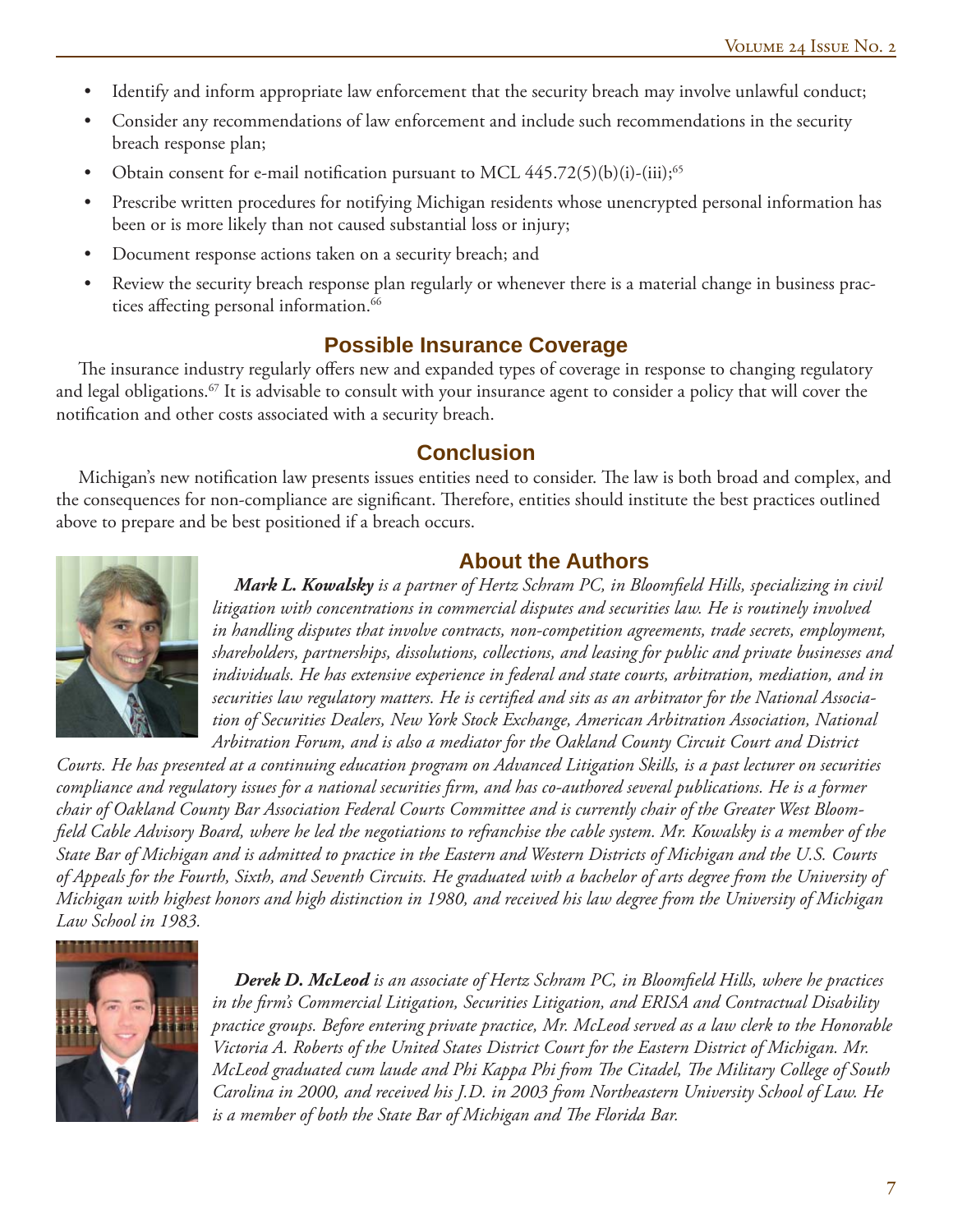## **Endnotes**

- 1 Cal Dep't of Consumer Affairs, Office of Privacy Protection, *Recommended Practices on Notice of Security Breach Involving Personal Information* (Rev Feb 2007) (available at http://www.privacy.ca.gov/recommendations/recomend.htm).
- 2 Federal Trade Commission, *ChoicePoint Settles Data Security Breach Charges; to pay \$10 Million in Civil Penalties, \$5 Million for Consumer Redress* <http://www.ftc.gov/opa/2006/01/choicepoint.htm> (January 26, 2006).
- 3 Josh Pereira, "How Credit-Card Data Went Out Wireless Door," *The Wall Street Journal* A1 (May 4, 2007).
- 4 *Id.*
- 5 The Washington Post, "Time Warner Reports Loss of Personal Data on 600,000 Employees" <http://www.washingtonpost.com/wp-dyn/content/article/2005/05/02/AR2005050201528.html> (May 3, 2005).
- 6 Lexis Nexis Media Relations, *LexisNexis Concludes Review of Data Search Activity, Identifying Additional Instances of Illegal Data Access* <http://www.lexisnexis.com/about/releases/0789.asp> (April 12, 2005).
- 7 LaSalle Bank, *Press Room—12-19-2005 Mortgage Tape Found/A Message to Our Customers* <http://www.lasallebank.com/about/dec162005\_chicago.html> (December 19, 2005).
- 8 *Computerworld*, "Retail Breach Forces Banks to Cancel Cards" <http://www.computerworld.com/action/article.do?command=viewArticleBasic&articleId=274392&source=rss\_topic82> (November 20, 2006).
- 9 MCL 445.72(16).
- 10 15 USC 6801, *et seq.*
- 11 GLB governs financial institutions defined in 15 USC  $6805(a)$ .
- 12 15 USC 6803(a)(1)-(3). Similarly, the Health Insurance Portability and Accountability Act of 1996 ("HIPAA"), and correspondingly, the Health Insurance Reform Security Standards, require that medical information be protected from unauthorized disclosure. Public Law 104-191; 45 CFR Parts 160, 162, and 164.
- 13 Michael Totty, "Warning! What kind of federal consumer-notification law is needed in case of data-security breach? It depends on whom you ask," *The Wall Street Journal* R5 (January 29, 2007). Title V of GLB expressly provides that the federal notification of security breach law does not supersede, alter, or affect any state statute, regulation, order, or interpretation, except to the extent that the state provision is inconsistent with GLB (and then, only to the extent that it is inconsistent). 15 USC 6807(a). However, preemption issues may arise if Congress enacts legislation introduced in February 2007. Jon Swartz, "Congress May Act on Data Security," *Detroit Free Press* 10A (Feb. 26, 2007).
- 14 Nat'l Conf of State Legislatures, *State Security Breach Notification Law* <http://www.ncsl.org/programs/lis/ cip/breachlaws.htm> (January 9, 2007). Reuters reports that Massachusetts is considering legislation that goes further than notification. Under the proposed Massachusetts legislation, companies victimized by breaches of security would be liable for all fraud-related losses to the affected consumers. Reuters, "Mass. Bill Would Make Retailers Pay for Data Leaks" <http://today.reuters.com/news/articlenews.aspx?type=domesticNews&storyid=2 007-02-22T072834Z\_01\_N22375241\_RTRUKOC\_0\_US-MASSACHUSETTS-BILL.xml&src=rss> (February 22, 2007). In fact, the article states that Congressman Barney Frank of Massachusetts has drafted similar legislation to introduce before Congress.
- 15 *See* MCL 445.72.
- 16 MCL 445.61, *et seq.*
- 17 *See* 2006 PA 566. All citations to the Michigan Identity Theft Protection Act refer to the Act as it is effective July 2, 2007.
- 18 The terms "person" and "agency" will be discussed below. *See* MCL 445.63(a), (j).
- MCL 445.63(d) incorporates the definition of "credit card" in MCL 750.157m. **8**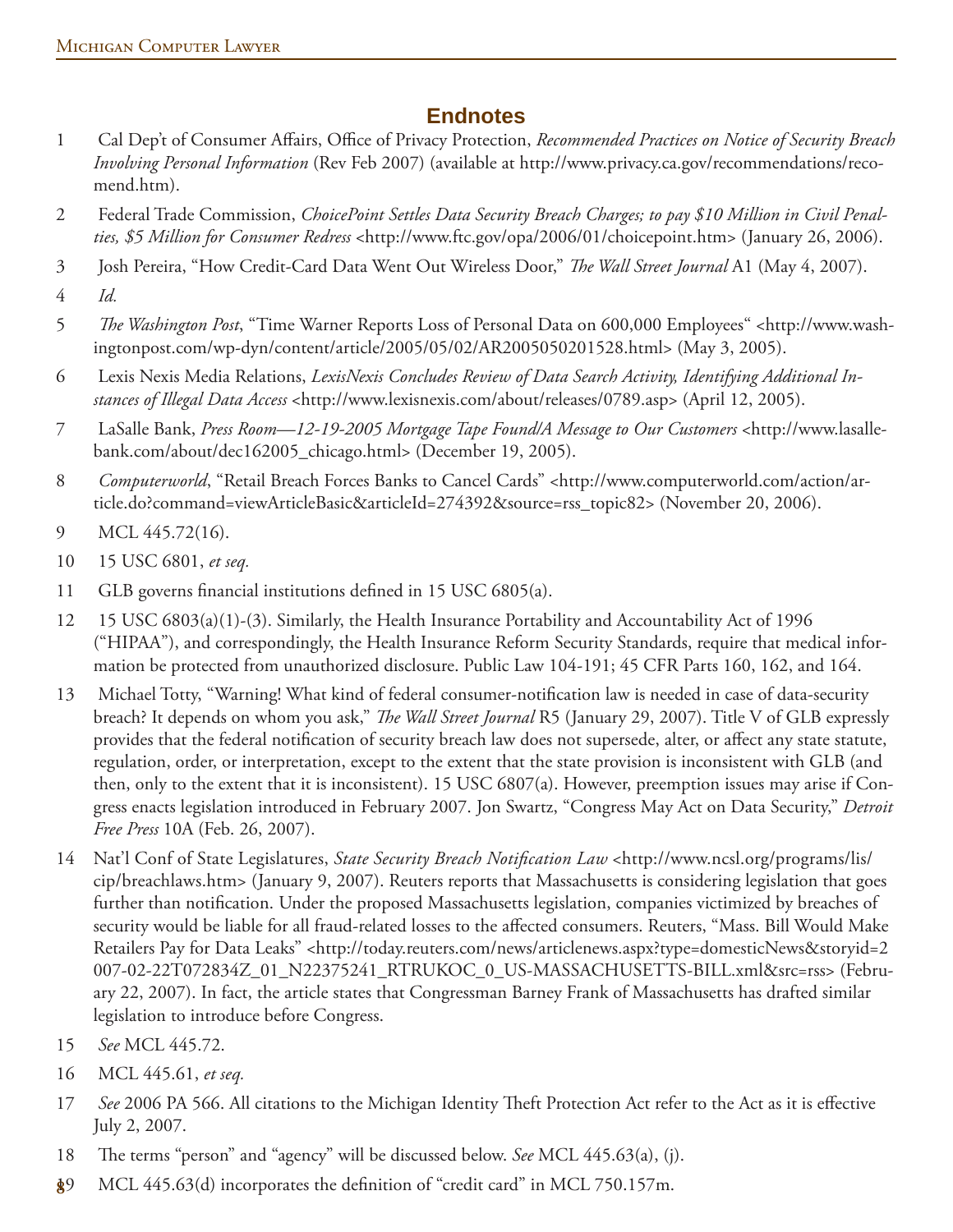- 20 MCL 445.63(p).
- 21 MCL 445.63(n).
- 22 MCL 445.63(b).
- 23 MCL 445.72(1)(a)-(b). Note, however, that a "breach of security of a database" or "security breach" do not include unauthorized access to data by an employee or other individual if the access meets *each* of the following: (1) the employee or other individual acted in good faith in accessing the data; (2) the access was related to the activities of the agency or person; and (3) the employee or other individual did not misuse any personal information or disclose any personal information to an unauthorized person. MCL 445.63(b)(i)-(iii). "Data" under the Identify Theft Protection Act "means computerized personal information." MCL  $445.63(e)$ .
- 24 MCL 445.72(18).
- 25 MCL 445.72(1)-(2).
- 26 MCL 445.72(3).
- 27 MCL 445.63(n).
- 28 MCL 445.63(a).
- 29 *Id.*
- 30 MCL 445.72(2).
- 31 MCL 445.72(4).
- 32 MCL 445.72(4)(a).
- 33 *Id.*
- 34 MCL 445.72(4)(b).
- 35 *Id.*
- 36 Observe, however, that MCL 445.72(5) is subject to MCL 445.72(11), which concerns public utilities.
- 37 MCL 445.72(5)(b)(i)-(iii).
- 38 MCL 445.72(6)(a).
- 39 MCL 445.72(5)(c)(i)-(ii).
- 40 MCL 445.72(6)(b).
- 41 MCL 445.72(5)(d).
- 42 MCL 445.72(5)(d)(i)-(iii).
- 43 MCL 445.72(7).
- $44$  MCL  $445.72(6)(g)$ . Michigan's new notification law also provides that a public utility that sends monthly billing or account statements to the postal addresses of its customers may provide notice of a security breach to its customers in the manner prescribed in MCL 445.72(5) (that is, by written notice, written electronic notice, telephonic notice, or approved substituted notice), or, in the alternative, in the following manner: (a) as applicable, notice as described in MCL  $445.72(5)(b)$  (written electronic notice); (b) notification of the security breach to the media reasonably calculated to inform the customers of the public utility; (c) conspicuous posting of the notice of the security breach on the public utility's website; and (d) written notice, sent in conjunction with the monthly billing or account statement, to the customer at the customer's postal address in the public utility's records. MCL  $445.72(11)(a)-(d)$ .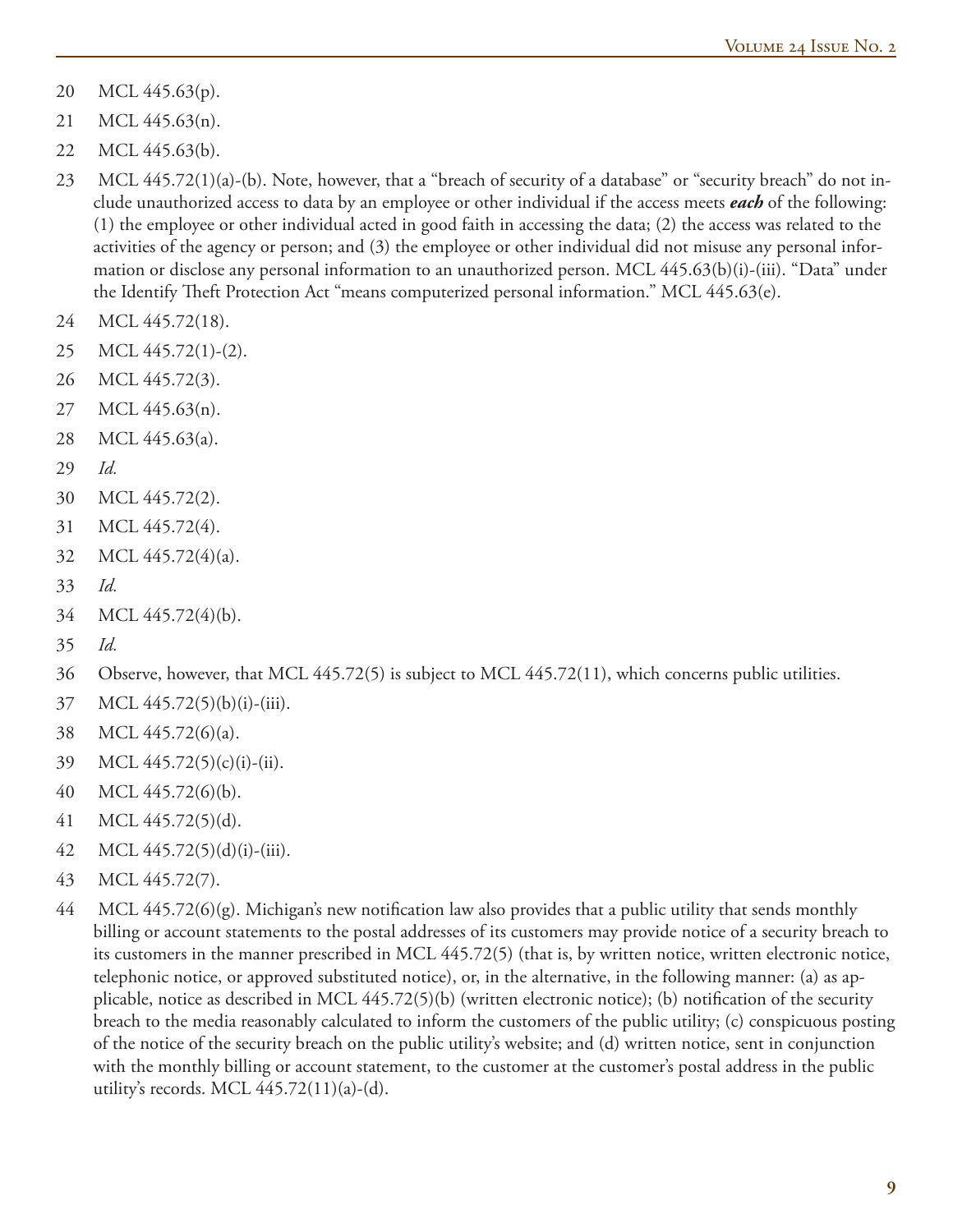45 MCL 445.72(8). Section 1681a(p) of Title 15 of the United States Code provides:

The term "consumer reporting agency that compiles and maintains files on consumers on a nationwide basis" means a consumer reporting agency that regularly engages in the practice of assembling or evaluating, and maintaining, for the purpose of furnishing consumer reports to third parties bearing on a consumer's credit worthiness, credit standing, or credit capacity, each of the following regarding consumers residing nationwide:

- (1) Public record information.
- (2) Credit account information from persons who furnish that information regularly and in the ordinary course of business.
- 46 MCL 445.72(8).
- 47 MCL 445.72(8)(a)-(b).
- 48 Public Law No 104-191.
- 49 MCL 445.72(9)-(10).
- 50 MCL 445.72(17).
- 51 MCL 445.72(13). Interestingly, the penalty provisions of the new law, MCL 445.72(12) and (13), invoke only the word "person," but not "agency."
- 52 MCL 445.72(14).
- 53 MCL 445.72(15).
- 54 MCL 445.72(13).
- 55 MCL 445.72(12).
- 56 *Id.*
- 57 MCL 445.72a(4).
- 58 MCL 445.72a(2).
- 59 MCL 445.72a(3). The Identity Theft Protection Act defines "[p]ersonal identifying information" as:

[A] name, number, or other information that is used for the purpose of identifying a specific person or providing access to a person's financial accounts, including, but not limited to, a person's name, address, telephone number, driver's license or state personal identification card number, Social Security number, place of employment, employee identification number, employer or taxpayer identification number, government passport number, health insurance identification number, mother's maiden name, demand deposit account number, savings account number, financial transaction device account number or the person's account password, stock or other security certificate or account number, credit card number, vital record, or medical records or information.

MCL 445.63(o).

- 60 MCL 445.72b(1).
- 61 MCL 445.72b(2).
- 62 MCL 445.72(3).
- 63 *Id.*
- 64 Note 1, *supra*, at pp 9-10
- 65 The California Office of Privacy Protection further recommends that a person or agency observe the consent procedures prescribed in the Electronic Signature Act. 15 USC 7001, *et seq.*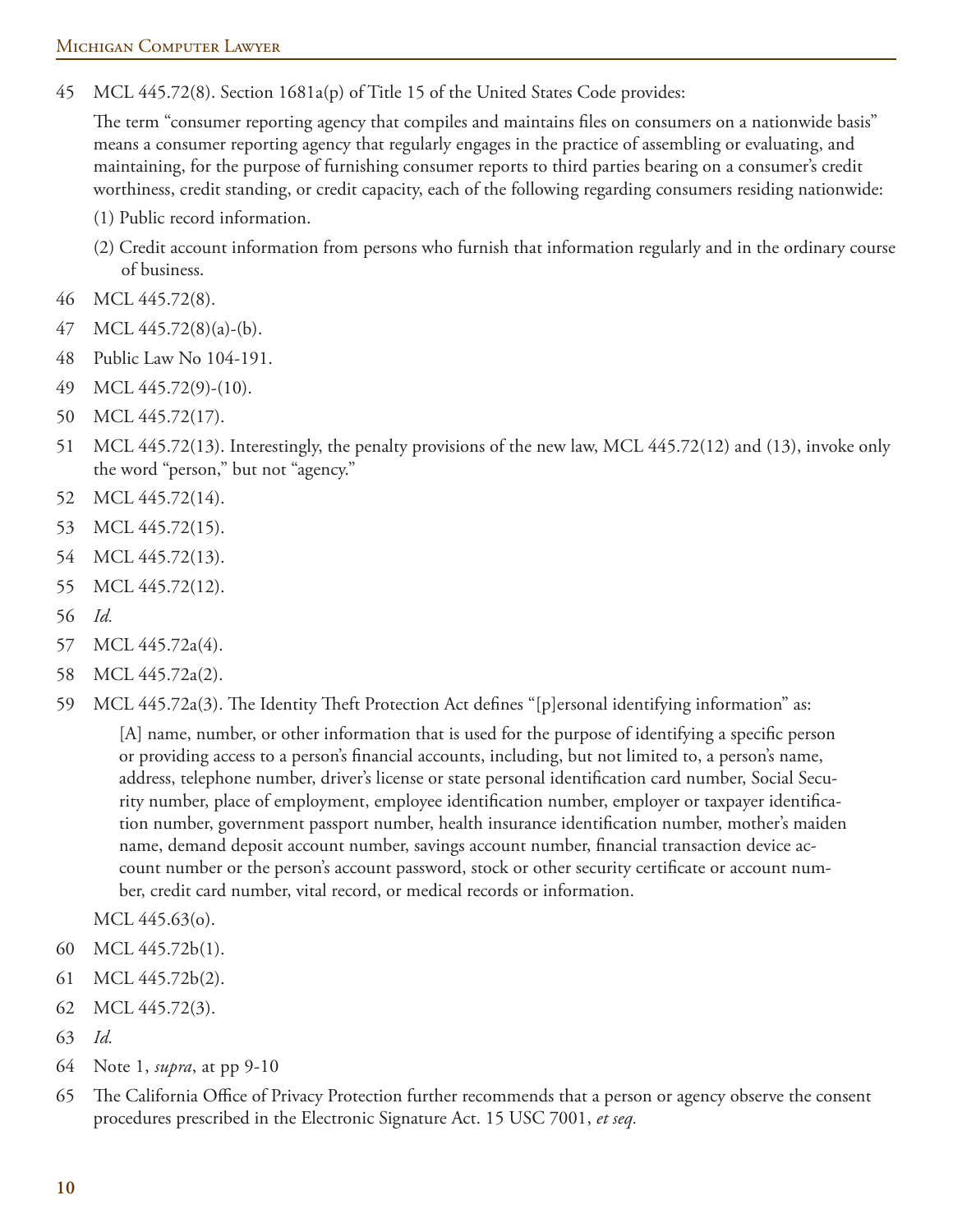66 Note 1, *supra*, at pp 9-10.

67 *Id* at pp 10-11.

# **Puzzled?**

**Find your answer by joining the listserv at http://groups.michbar. org/mailman/listinfo/ computer-law**